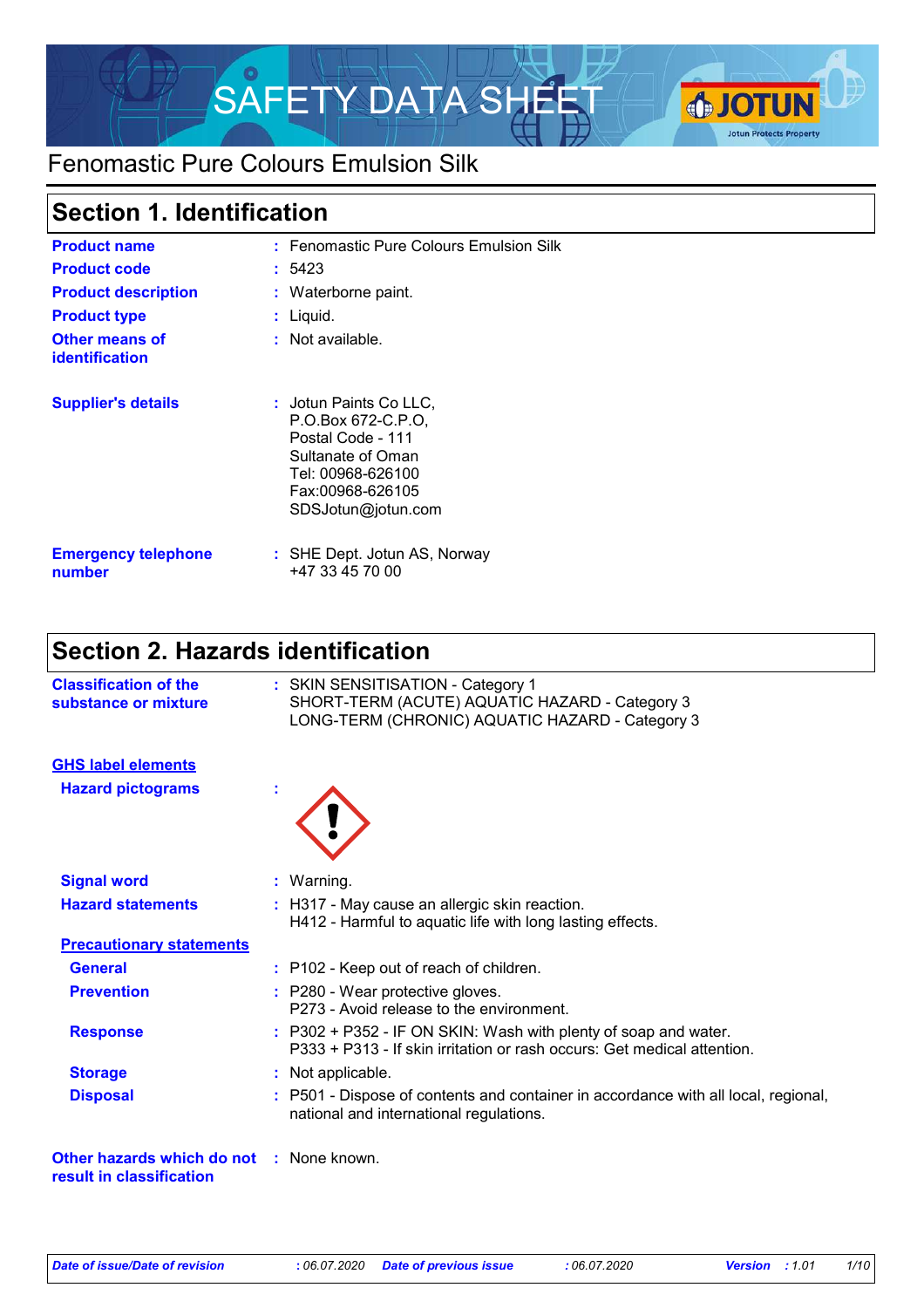### **Section 3. Composition/information on ingredients**

#### **Other means of Substance/mixture**

**:** Mixture

- **identification**
- **:** Not available.

#### **CAS number/other identifiers**

| <b>CAS number</b>   | : Not applicable. |
|---------------------|-------------------|
| <b>EC</b> number    | : Mixture.        |
| <b>Product code</b> | : 5423            |

| <b>Ingredient name</b>                        | $\frac{9}{6}$ | <b>CAS number</b> |
|-----------------------------------------------|---------------|-------------------|
| l ammonia                                     | l≤0.3         | 1336-21-6         |
| Alcohols, C16-18 and C18-unsatd., ethoxylated | ≤0.3          | 68920-66-1        |
| C(M) T/MIT (3:1)                              | l≤0.013       | 55965-84-9        |

**There are no additional ingredients present which, within the current knowledge of the supplier and in the concentrations applicable, are classified as hazardous to health or the environment and hence require reporting in this section.**

**Occupational exposure limits, if available, are listed in Section 8.**

### **Section 4. First aid measures**

#### Wash out mouth with water. Remove dentures if any. Remove victim to fresh air and keep at rest in a position comfortable for breathing. If material has been swallowed and the exposed person is conscious, give small quantities of water to drink. Stop if the exposed person feels sick as vomiting may be dangerous. Do not induce vomiting unless directed to do so by medical personnel. If vomiting occurs, the head should be kept low so that vomit does not enter the lungs. Get medical attention if adverse health effects persist or are severe. Never give anything by mouth to an unconscious person. If unconscious, place in recovery position and get medical attention immediately. Maintain an open airway. Loosen tight clothing such as a collar, tie, belt or waistband. : Immediately flush eyes with plenty of water, occasionally lifting the upper and lower eyelids. Check for and remove any contact lenses. Continue to rinse for at least 10 minutes. Get medical attention if irritation occurs. Wash with plenty of soap and water. Remove contaminated clothing and shoes. **:** Wash contaminated clothing thoroughly with water before removing it, or wear gloves. Continue to rinse for at least 10 minutes. Get medical attention. In the event of any complaints or symptoms, avoid further exposure. Wash clothing before reuse. Clean shoes thoroughly before reuse. Remove victim to fresh air and keep at rest in a position comfortable for breathing. **:** If not breathing, if breathing is irregular or if respiratory arrest occurs, provide artificial respiration or oxygen by trained personnel. It may be dangerous to the person providing aid to give mouth-to-mouth resuscitation. Get medical attention if adverse health effects persist or are severe. If unconscious, place in recovery position and get medical attention immediately. Maintain an open airway. Loosen tight clothing such as a collar, tie, belt or waistband. **Eye contact Skin contact Inhalation Ingestion : Description of necessary first aid measures**

|                                       | Most important symptoms/effects, acute and delayed  |
|---------------------------------------|-----------------------------------------------------|
| <b>Potential acute health effects</b> |                                                     |
| <b>Eye contact</b>                    | : No known significant effects or critical hazards. |
| <b>Inhalation</b>                     | : No known significant effects or critical hazards. |
| <b>Skin contact</b>                   | : May cause an allergic skin reaction.              |
| <b>Ingestion</b>                      | : No known significant effects or critical hazards. |
| <b>Over-exposure signs/symptoms</b>   |                                                     |
| <b>Eye contact</b>                    | : No specific data.                                 |
| <b>Inhalation</b>                     | : No specific data.                                 |
|                                       |                                                     |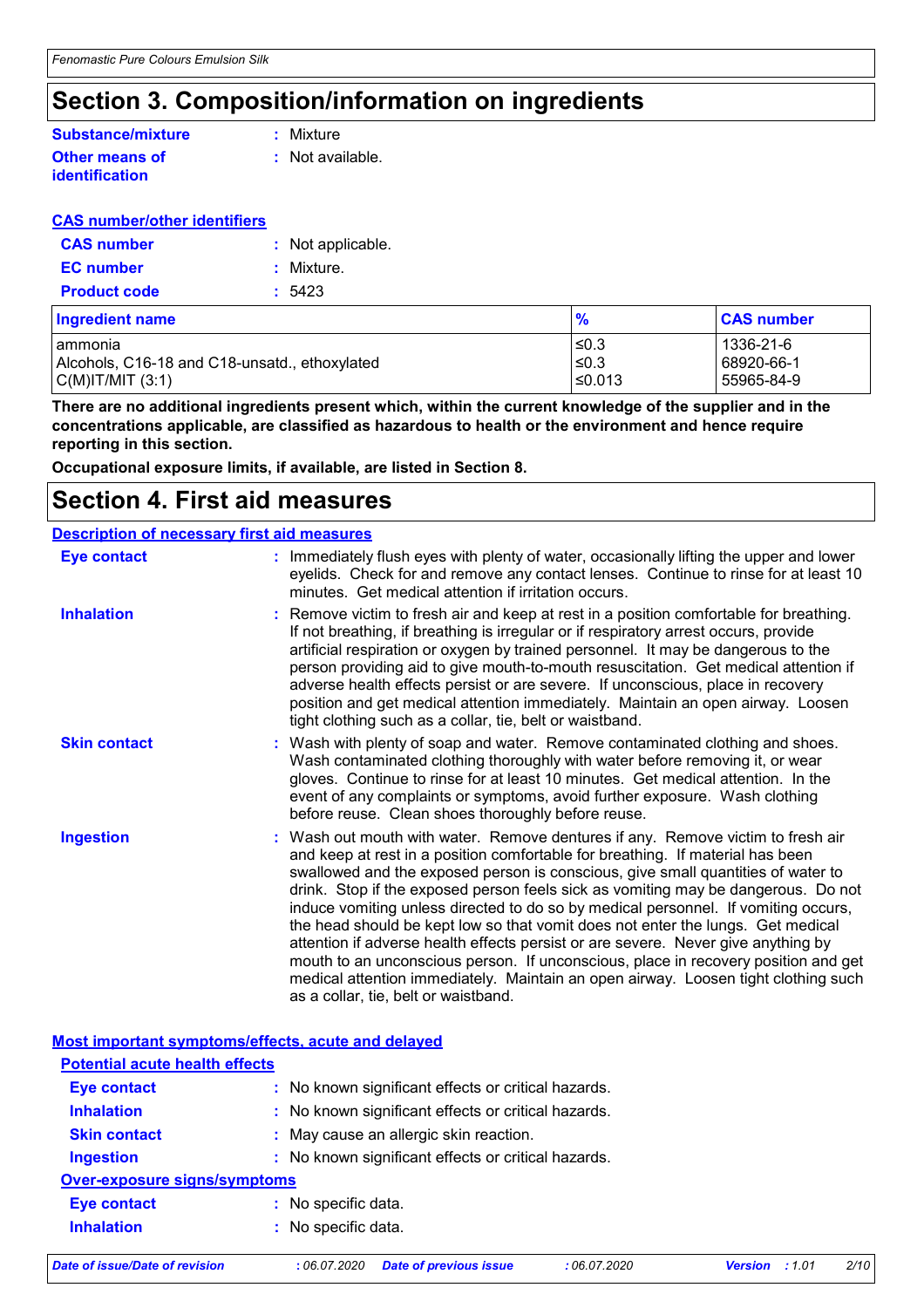# **Section 4. First aid measures**

| : Adverse symptoms may include the following:<br>irritation<br>redness                                                                                                                                                                                                   |
|--------------------------------------------------------------------------------------------------------------------------------------------------------------------------------------------------------------------------------------------------------------------------|
| : No specific data.                                                                                                                                                                                                                                                      |
|                                                                                                                                                                                                                                                                          |
| <u>Indication of immediate medical attention and special treatment needed, if necessary</u>                                                                                                                                                                              |
| : Treat symptomatically. Contact poison treatment specialist immediately if large<br>quantities have been ingested or inhaled.                                                                                                                                           |
| : No specific treatment.                                                                                                                                                                                                                                                 |
| : No action shall be taken involving any personal risk or without suitable training. It<br>may be dangerous to the person providing aid to give mouth-to-mouth resuscitation.<br>Wash contaminated clothing thoroughly with water before removing it, or wear<br>gloves. |
|                                                                                                                                                                                                                                                                          |

#### **See toxicological information (Section 11)**

# **Section 5. Firefighting measures**

| <b>Extinguishing media</b>                               |                                                                                                                                                                                                                                                                                                      |
|----------------------------------------------------------|------------------------------------------------------------------------------------------------------------------------------------------------------------------------------------------------------------------------------------------------------------------------------------------------------|
| <b>Suitable extinguishing</b><br>media                   | : Use an extinguishing agent suitable for the surrounding fire.                                                                                                                                                                                                                                      |
| <b>Unsuitable extinguishing</b><br>media                 | : None known.                                                                                                                                                                                                                                                                                        |
| <b>Specific hazards arising</b><br>from the chemical     | : In a fire or if heated, a pressure increase will occur and the container may burst.<br>This material is harmful to aquatic life with long lasting effects. Fire water<br>contaminated with this material must be contained and prevented from being<br>discharged to any waterway, sewer or drain. |
| <b>Hazardous thermal</b><br>decomposition products       | : Decomposition products may include the following materials:<br>carbon dioxide<br>carbon monoxide<br>metal oxide/oxides                                                                                                                                                                             |
| <b>Special protective actions</b><br>for fire-fighters   | : Promptly isolate the scene by removing all persons from the vicinity of the incident if<br>there is a fire. No action shall be taken involving any personal risk or without<br>suitable training.                                                                                                  |
| <b>Special protective</b><br>equipment for fire-fighters | : Fire-fighters should wear appropriate protective equipment and self-contained<br>breathing apparatus (SCBA) with a full face-piece operated in positive pressure<br>mode.                                                                                                                          |

# **Section 6. Accidental release measures**

|                                  | <b>Personal precautions, protective equipment and emergency procedures</b>                                                                                                                                                                                                                                                                                                                                      |
|----------------------------------|-----------------------------------------------------------------------------------------------------------------------------------------------------------------------------------------------------------------------------------------------------------------------------------------------------------------------------------------------------------------------------------------------------------------|
| For non-emergency<br>personnel   | : No action shall be taken involving any personal risk or without suitable training.<br>Evacuate surrounding areas. Keep unnecessary and unprotected personnel from<br>entering. Do not touch or walk through spilt material. Avoid breathing vapour or<br>mist. Provide adequate ventilation. Wear appropriate respirator when ventilation is<br>inadequate. Put on appropriate personal protective equipment. |
|                                  | For emergency responders : If specialised clothing is required to deal with the spillage, take note of any<br>information in Section 8 on suitable and unsuitable materials. See also the<br>information in "For non-emergency personnel".                                                                                                                                                                      |
| <b>Environmental precautions</b> | : Avoid dispersal of spilt material and runoff and contact with soil, waterways, drains<br>and sewers. Inform the relevant authorities if the product has caused environmental<br>pollution (sewers, waterways, soil or air). Water polluting material. May be harmful<br>to the environment if released in large quantities.                                                                                   |

#### **Methods and material for containment and cleaning up**

| Date of issue/Date of revision | : 06.07.2020 Date of previous issue | : 06.07.2020 | <b>Version</b> : 1.01 | 3/10 |
|--------------------------------|-------------------------------------|--------------|-----------------------|------|
|                                |                                     |              |                       |      |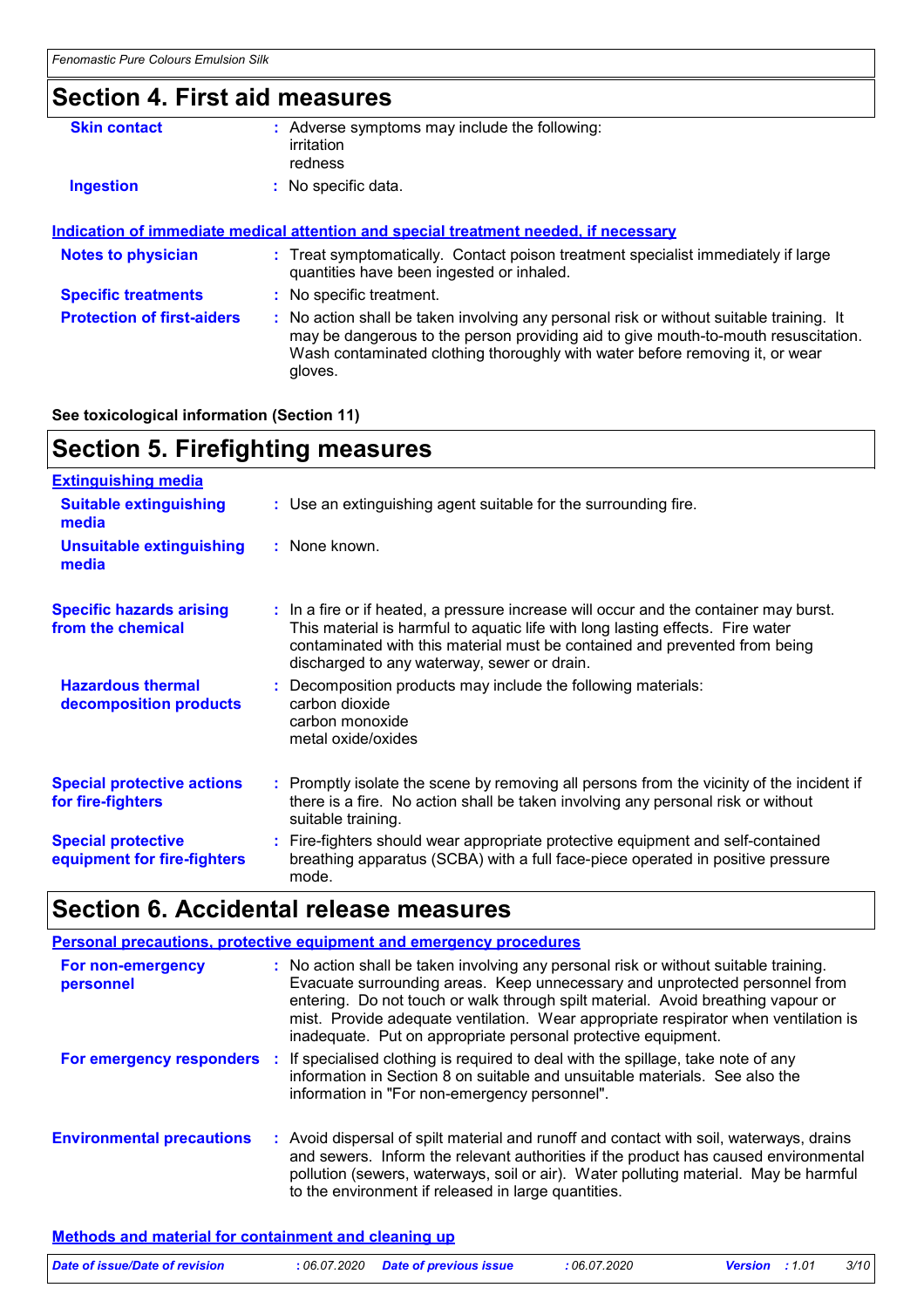### **Section 6. Accidental release measures**

| <b>Small spill</b> | : Stop leak if without risk. Move containers from spill area. Dilute with water and mop<br>up if water-soluble. Alternatively, or if water-insoluble, absorb with an inert dry<br>material and place in an appropriate waste disposal container. Dispose of via a<br>licensed waste disposal contractor.                                                                                                                                                                                                                                                                                                                                                                                                          |
|--------------------|-------------------------------------------------------------------------------------------------------------------------------------------------------------------------------------------------------------------------------------------------------------------------------------------------------------------------------------------------------------------------------------------------------------------------------------------------------------------------------------------------------------------------------------------------------------------------------------------------------------------------------------------------------------------------------------------------------------------|
| Large spill        | : Stop leak if without risk. Move containers from spill area. Approach the release<br>from upwind. Prevent entry into sewers, water courses, basements or confined<br>areas. Wash spillages into an effluent treatment plant or proceed as follows.<br>Contain and collect spillage with non-combustible, absorbent material e.g. sand,<br>earth, vermiculite or diatomaceous earth and place in container for disposal<br>according to local regulations (see Section 13). Dispose of via a licensed waste<br>disposal contractor. Contaminated absorbent material may pose the same hazard<br>as the spilt product. Note: see Section 1 for emergency contact information and<br>Section 13 for waste disposal. |

### **Section 7. Handling and storage**

#### **Precautions for safe handling**

| <b>Protective measures</b>                                                       | : Put on appropriate personal protective equipment (see Section 8). Persons with a<br>history of skin sensitization problems should not be employed in any process in<br>which this product is used. Do not get in eyes or on skin or clothing. Do not ingest.<br>Avoid breathing vapour or mist. Avoid release to the environment. Keep in the<br>original container or an approved alternative made from a compatible material, kept<br>tightly closed when not in use. Empty containers retain product residue and can be<br>hazardous. Do not reuse container.                  |
|----------------------------------------------------------------------------------|-------------------------------------------------------------------------------------------------------------------------------------------------------------------------------------------------------------------------------------------------------------------------------------------------------------------------------------------------------------------------------------------------------------------------------------------------------------------------------------------------------------------------------------------------------------------------------------|
| <b>Advice on general</b><br>occupational hygiene                                 | : Eating, drinking and smoking should be prohibited in areas where this material is<br>handled, stored and processed. Workers should wash hands and face before<br>eating, drinking and smoking. Remove contaminated clothing and protective<br>equipment before entering eating areas. See also Section 8 for additional<br>information on hygiene measures.                                                                                                                                                                                                                       |
| <b>Conditions for safe storage,</b><br>including any<br><b>incompatibilities</b> | : Store in accordance with local regulations. Store in original container protected<br>from direct sunlight in a dry, cool and well-ventilated area, away from incompatible<br>materials (see Section 10) and food and drink. Keep container tightly closed and<br>sealed until ready for use. Containers that have been opened must be carefully<br>resealed and kept upright to prevent leakage. Do not store in unlabelled containers.<br>Use appropriate containment to avoid environmental contamination. See Section 10<br>for incompatible materials before handling or use. |

### **Section 8. Exposure controls/personal protection**

#### None. **Environmental exposure controls :** Emissions from ventilation or work process equipment should be checked to ensure they comply with the requirements of environmental protection legislation. In some cases, fume scrubbers, filters or engineering modifications to the process equipment will be necessary to reduce emissions to acceptable levels. **Appropriate engineering controls :** Good general ventilation should be sufficient to control worker exposure to airborne contaminants. Wash hands, forearms and face thoroughly after handling chemical products, before eating, smoking and using the lavatory and at the end of the working period. Appropriate techniques should be used to remove potentially contaminated clothing. Contaminated work clothing should not be allowed out of the workplace. Wash contaminated clothing before reusing. Ensure that eyewash stations and safety showers are close to the workstation location. **Hygiene measures : Individual protection measures Occupational exposure limits**

**Control parameters**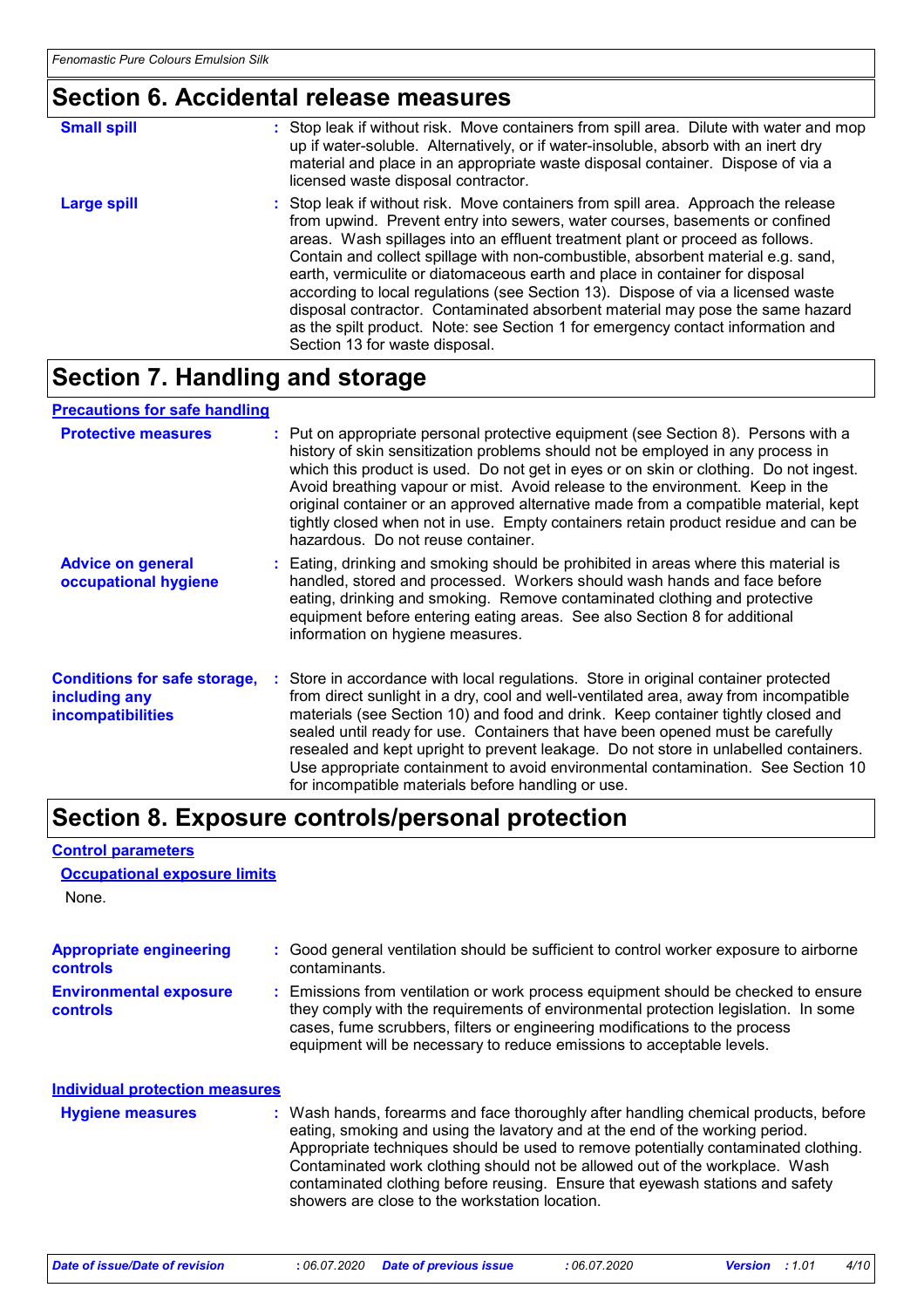# **Section 8. Exposure controls/personal protection**

| <b>Eye/face protection</b>    | : Safety eyewear complying to EN 166 should be used when a risk assessment<br>indicates this is necessary to avoid exposure to liquid splashes, mists, gases or<br>dusts. If contact is possible, the following protection should be worn, unless the<br>assessment indicates a higher degree of protection: safety glasses with side-<br>shields.                                                                                                                                                                                                                                                                                                                                                                                                                                                                                  |
|-------------------------------|-------------------------------------------------------------------------------------------------------------------------------------------------------------------------------------------------------------------------------------------------------------------------------------------------------------------------------------------------------------------------------------------------------------------------------------------------------------------------------------------------------------------------------------------------------------------------------------------------------------------------------------------------------------------------------------------------------------------------------------------------------------------------------------------------------------------------------------|
| <b>Skin protection</b>        |                                                                                                                                                                                                                                                                                                                                                                                                                                                                                                                                                                                                                                                                                                                                                                                                                                     |
| <b>Hand protection</b>        | : There is no one glove material or combination of materials that will give unlimited<br>resistance to any individual or combination of chemicals.<br>The breakthrough time must be greater than the end use time of the product.<br>The instructions and information provided by the glove manufacturer on use,<br>storage, maintenance and replacement must be followed.<br>Gloves should be replaced regularly and if there is any sign of damage to the glove<br>material.<br>Always ensure that gloves are free from defects and that they are stored and used<br>correctly.<br>The performance or effectiveness of the glove may be reduced by physical/chemical<br>damage and poor maintenance.<br>Barrier creams may help to protect the exposed areas of the skin but should not be<br>applied once exposure has occurred. |
| <b>Body protection</b>        | Personal protective equipment for the body should be selected based on the task<br>being performed and the risks involved and should be approved by a specialist<br>before handling this product.                                                                                                                                                                                                                                                                                                                                                                                                                                                                                                                                                                                                                                   |
| <b>Other skin protection</b>  | Appropriate footwear and any additional skin protection measures should be<br>selected based on the task being performed and the risks involved and should be<br>approved by a specialist before handling this product.                                                                                                                                                                                                                                                                                                                                                                                                                                                                                                                                                                                                             |
| <b>Respiratory protection</b> | If workers are exposed to concentrations above the exposure limit, they must use a<br>÷.<br>respirator according to EN 140. Use respiratory mask with charcoal and dust filter<br>when spraying this product, according to EN 14387(as filter combination A2-P2). In<br>confined spaces, use compressed-air or fresh-air respiratory equipment. When use<br>of roller or brush, consider use of charcoalfilter.                                                                                                                                                                                                                                                                                                                                                                                                                     |

## **Section 9. Physical and chemical properties**

| <b>Appearance</b>                                 |                                                                            |
|---------------------------------------------------|----------------------------------------------------------------------------|
| <b>Physical state</b>                             | $:$ Liquid.                                                                |
| <b>Colour</b>                                     | : Various colours.                                                         |
| <b>Odour</b>                                      | Characteristic.                                                            |
| <b>Odour threshold</b>                            | : Not applicable.                                                          |
| рH                                                | : Not applicable.                                                          |
| <b>Melting point</b>                              | : 0                                                                        |
| <b>Boiling point</b>                              | : Lowest known value: $100^{\circ}$ C (212 $^{\circ}$ F) (water).          |
| <b>Flash point</b>                                | : Not available.                                                           |
| <b>Evaporation rate</b>                           | : 0.36 (water) compared with butyl acetate                                 |
| <b>Flammability (solid, gas)</b>                  | : Not applicable.                                                          |
| Lower and upper explosive<br>(flammable) limits   | : Not applicable.                                                          |
| <b>Vapour pressure</b>                            | : Highest known value: $3.2$ kPa (23.8 mm Hg) (at $20^{\circ}$ C) (water). |
| <b>Vapour density</b>                             | : Not available.                                                           |
| <b>Density</b>                                    | : 1 to 1.371 g/cm <sup>3</sup>                                             |
| <b>Solubility</b>                                 | Easily soluble in the following materials: cold water and hot water.       |
| <b>Partition coefficient: n-</b><br>octanol/water | : Not available.                                                           |
| <b>Auto-ignition temperature</b>                  | : Not applicable.                                                          |
| <b>Decomposition temperature</b>                  | : Not available.                                                           |
| <b>Viscosity</b>                                  | : Kinematic (40°C): >0.205 cm <sup>2</sup> /s (>20.5 mm <sup>2</sup> /s)   |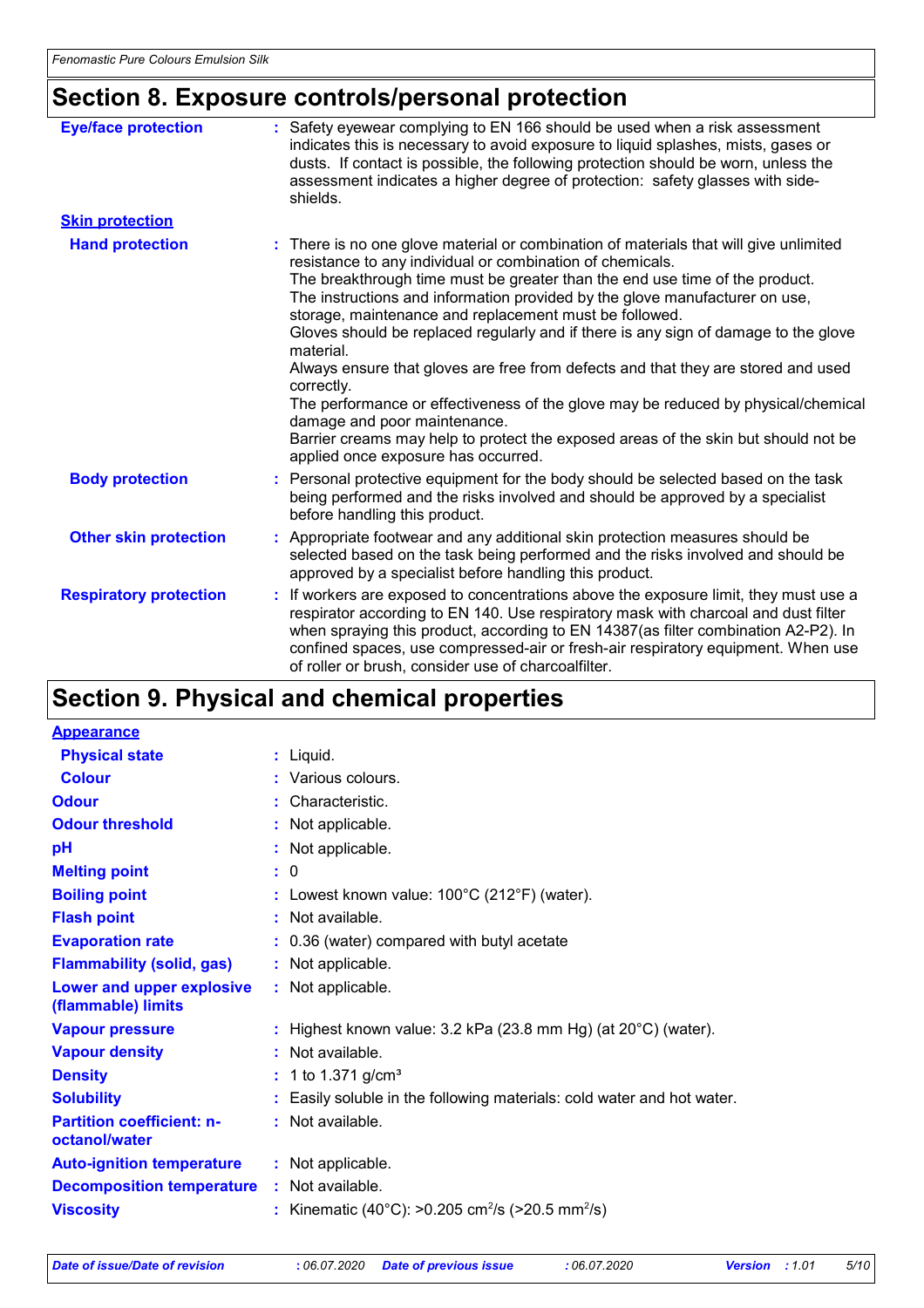### **Section 10. Stability and reactivity**

| <b>Hazardous decomposition</b><br>products   | : Under normal conditions of storage and use, hazardous decomposition products<br>should not be produced. |
|----------------------------------------------|-----------------------------------------------------------------------------------------------------------|
| Incompatible materials                       | : No specific data.                                                                                       |
| <b>Conditions to avoid</b>                   | $:$ No specific data.                                                                                     |
| <b>Possibility of hazardous</b><br>reactions | : Under normal conditions of storage and use, hazardous reactions will not occur.                         |
| <b>Chemical stability</b>                    | : The product is stable.                                                                                  |
| <b>Reactivity</b>                            | : No specific test data related to reactivity available for this product or its ingredients.              |

### **Section 11. Toxicological information**

#### **Information on toxicological effects**

#### **Acute toxicity**

| <b>Product/ingredient name</b> | Result    | <b>Species</b> | <b>Dose</b> | <b>Exposure</b> |
|--------------------------------|-----------|----------------|-------------|-----------------|
| I ammonia                      | LD50 Oral | Rat            | 350 mg/kg   |                 |
| $C(M)$ IT/MIT $(3:1)$          | LD50 Oral | Rat            | 53 mg/kg    |                 |

#### **Irritation/Corrosion**

| <b>Product/ingredient name</b>                   | <b>Result</b>          | <b>Species</b>                         | <b>Score</b> | <b>Exposure</b>                | <b>Observation</b> |
|--------------------------------------------------|------------------------|----------------------------------------|--------------|--------------------------------|--------------------|
| <b>ammonia</b>                                   | Eyes - Severe irritant | Rabbit                                 |              | 250<br>Micrograms              |                    |
|                                                  | Eyes - Severe irritant | Rabbit                                 |              | $ 0.5$ minutes<br>1 milligrams |                    |
| Alcohols, C16-18 and<br>C18-unsatd., ethoxylated | Skin - Mild irritant   | l Mammal -<br>  species<br>unspecified |              |                                |                    |

#### **Sensitisation**

| <b>Product/ingredient name</b> | ∣Route of<br>exposure | <b>Species</b>                  | <b>Result</b> |
|--------------------------------|-----------------------|---------------------------------|---------------|
| $C(M)$ IT/MIT $(3:1)$          | skin                  | Mammal - species<br>unspecified | Sensitising   |

#### **Mutagenicity**

Not available.

#### **Carcinogenicity**

Not available.

#### **Reproductive toxicity**

Not available.

#### **Teratogenicity**

Not available.

#### **Specific target organ toxicity (single exposure)**

| <b>Name</b> | <b>Category</b> | <b>Route of</b><br>exposure | <b>Target organs</b>            |
|-------------|-----------------|-----------------------------|---------------------------------|
| Tammonia    | Category 3      | Not applicable.             | Respiratory tract<br>irritation |

#### **Specific target organ toxicity (repeated exposure)**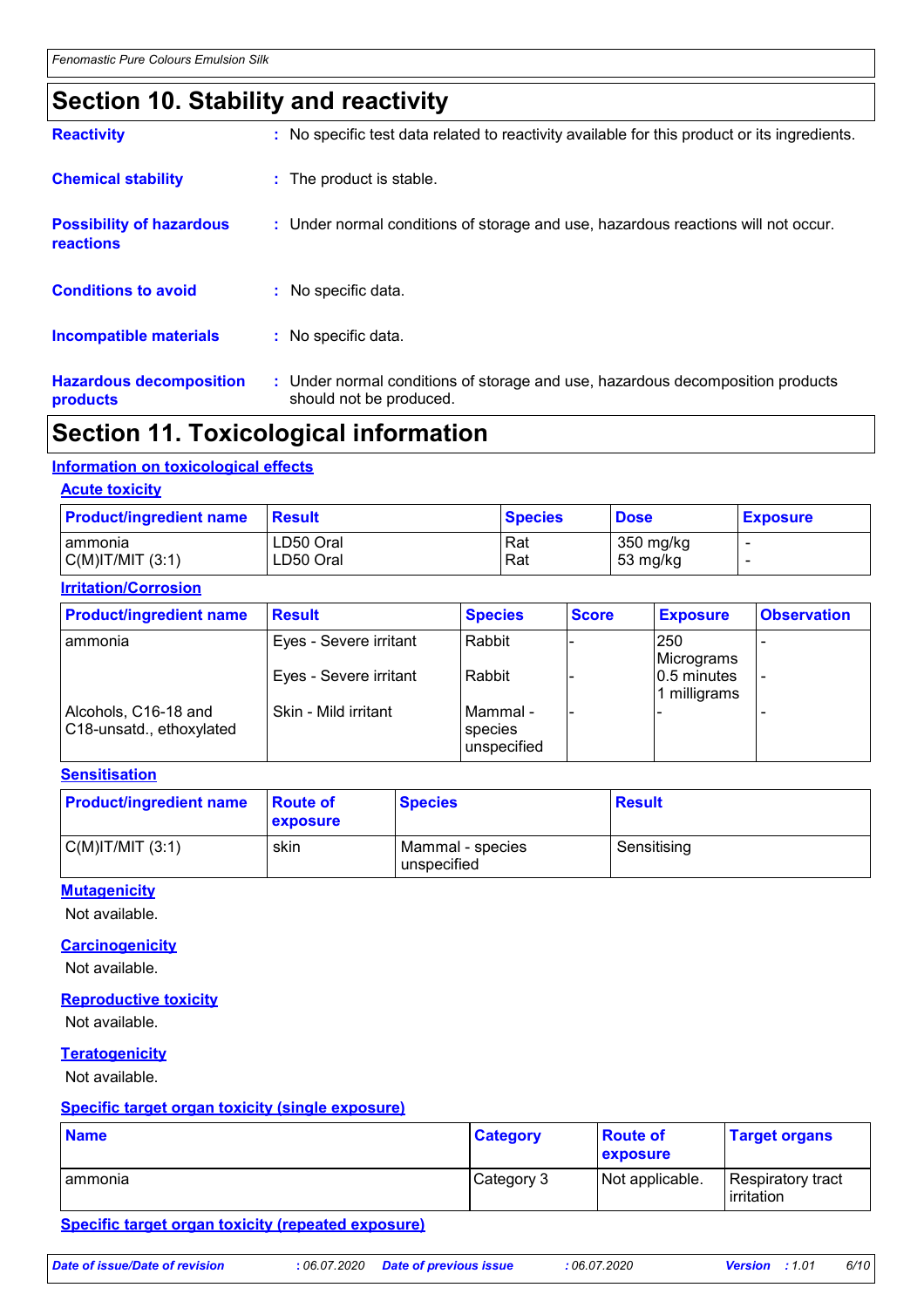# **Section 11. Toxicological information**

#### Not available.

#### **Aspiration hazard**

Not available.

| <b>Information on likely routes : Not available.</b><br>of exposure |                                                                                            |  |  |
|---------------------------------------------------------------------|--------------------------------------------------------------------------------------------|--|--|
| <b>Potential acute health effects</b>                               |                                                                                            |  |  |
| <b>Eye contact</b>                                                  | : No known significant effects or critical hazards.                                        |  |  |
| <b>Inhalation</b>                                                   | No known significant effects or critical hazards.                                          |  |  |
| <b>Skin contact</b>                                                 | May cause an allergic skin reaction.                                                       |  |  |
| <b>Ingestion</b>                                                    | : No known significant effects or critical hazards.                                        |  |  |
|                                                                     | <b>Symptoms related to the physical, chemical and toxicological characteristics</b>        |  |  |
| <b>Eye contact</b>                                                  | : No specific data.                                                                        |  |  |
| <b>Inhalation</b>                                                   | $:$ No specific data.                                                                      |  |  |
| <b>Skin contact</b>                                                 | Adverse symptoms may include the following:<br>irritation<br>redness                       |  |  |
| <b>Ingestion</b>                                                    | : No specific data.                                                                        |  |  |
|                                                                     | Delayed and immediate effects as well as chronic effects from short and long-term exposure |  |  |
| <b>Short term exposure</b>                                          |                                                                                            |  |  |
| <b>Potential immediate</b><br>effects                               | : Not available.                                                                           |  |  |
| <b>Potential delayed effects</b>                                    | : Not available.                                                                           |  |  |
| <b>Long term exposure</b>                                           |                                                                                            |  |  |
| <b>Potential immediate</b><br>effects                               | : Not available.                                                                           |  |  |
| <b>Potential delayed effects</b>                                    | : Not available.                                                                           |  |  |

**Potential chronic health effects**

Not available.

| <b>General</b>               | : Once sensitized, a severe allergic reaction may occur when subsequently exposed<br>to very low levels. |
|------------------------------|----------------------------------------------------------------------------------------------------------|
| <b>Carcinogenicity</b>       | : No known significant effects or critical hazards.                                                      |
| <b>Mutagenicity</b>          | : No known significant effects or critical hazards.                                                      |
| <b>Teratogenicity</b>        | : No known significant effects or critical hazards.                                                      |
| <b>Developmental effects</b> | : No known significant effects or critical hazards.                                                      |
| <b>Fertility effects</b>     | : No known significant effects or critical hazards.                                                      |

#### **Numerical measures of toxicity**

**Acute toxicity estimates**

Not available.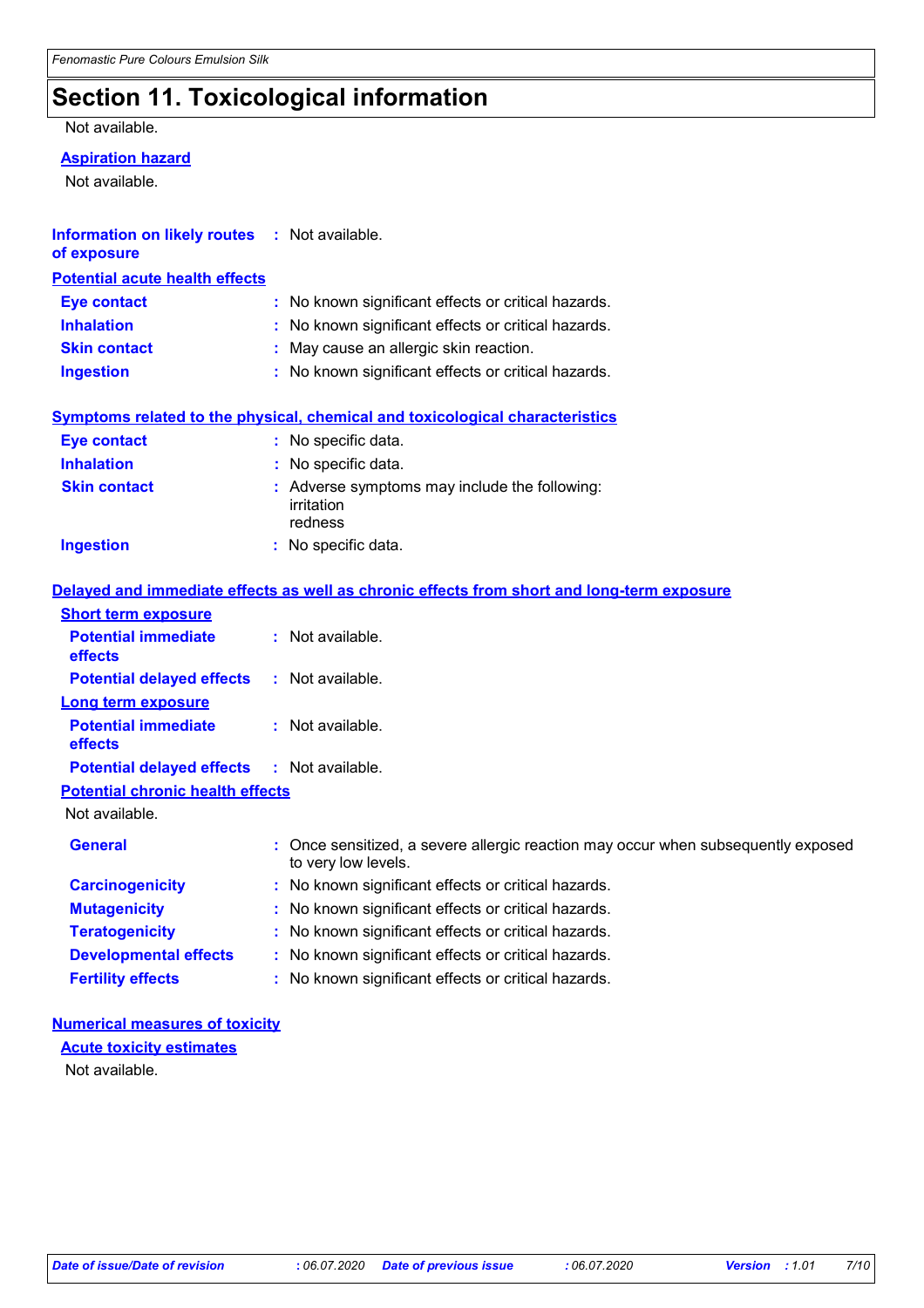# **Section 12. Ecological information**

#### **Toxicity**

| <b>Product/ingredient name</b>                   | <b>Result</b>                     | <b>Species</b>                       | <b>Exposure</b> |
|--------------------------------------------------|-----------------------------------|--------------------------------------|-----------------|
| l ammonia                                        | Acute EC50 0.101 mg/l Fresh water | Daphnia                              | 96 hours        |
|                                                  | Acute LC50 0.89 mg/l Fresh water  | Fish                                 | 96 hours        |
| Alcohols, C16-18 and<br>C18-unsatd., ethoxylated | Acute LC50 1.3 mg/l               | Fish                                 | 96 hours        |
| $C(M)$ IT/MIT $(3:1)$                            | Acute EC50 0.027 mg/l             | Algae - Selenastrum<br>capricornutum | 72 hours        |
|                                                  | Acute EC50 0.16 mg/l              | Daphnia - Daphnia magna              | 48 hours        |
|                                                  | Acute LC50 0.19 mg/l              | Fish - Oncorhynchus mykiss           | 96 hours        |
|                                                  | Chronic NOEC 0.1 mg/l             | Daphnia                              | 21 days         |
|                                                  | Chronic NOEC 0.05 mg/l            | Fish                                 | 14 days         |

#### **Persistence and degradability**

| <b>Product/ingredient name</b> | <b>Aquatic half-life</b> | <b>∣Photolysis</b> | <b>Biodegradability</b> |
|--------------------------------|--------------------------|--------------------|-------------------------|
| Tammonia                       |                          |                    | <b>Readily</b>          |
| C(M) T/MIT (3:1)               |                          |                    | <b>Not readily</b>      |

#### **Bioaccumulative potential**

| <b>Product/ingredient name</b>                                | $\mathsf{LogP}_\mathsf{ow}$ | <b>BCF</b> | <b>Potential</b> |
|---------------------------------------------------------------|-----------------------------|------------|------------------|
| I ammonia<br>Alcohols, C16-18 and<br>C18-unsatd., ethoxylated | 4.2                         |            | low<br>high      |

#### **Mobility in soil**

| <b>Soil/water partition</b> | : Not available. |
|-----------------------------|------------------|
| <b>coefficient (Koc)</b>    |                  |

**Other adverse effects** : No known significant effects or critical hazards.

### **Section 13. Disposal considerations**

### **Section 14. Transport information**

|                                   | <b>ADR/RID</b> |                               | <b>IMDG</b> | <b>IATA</b>                   |
|-----------------------------------|----------------|-------------------------------|-------------|-------------------------------|
| <b>UN number</b>                  | Not regulated. | Not regulated.                |             | Not regulated.                |
| <b>UN proper</b><br>shipping name | -              |                               |             |                               |
|                                   |                |                               |             |                               |
| Date of issue/Date of revision    | :06.07.2020    | <b>Date of previous issue</b> | :06.07.2020 | 8/10<br><b>Version</b> : 1.01 |

**Disposal methods :**

The generation of waste should be avoided or minimised wherever possible. Disposal of this product, solutions and any by-products should at all times comply with the requirements of environmental protection and waste disposal legislation and any regional local authority requirements. Dispose of surplus and nonrecyclable products via a licensed waste disposal contractor. Waste should not be disposed of untreated to the sewer unless fully compliant with the requirements of all authorities with jurisdiction. Waste packaging should be recycled. Incineration or landfill should only be considered when recycling is not feasible. This material and its container must be disposed of in a safe way. Care should be taken when handling emptied containers that have not been cleaned or rinsed out. Empty containers or liners may retain some product residues. Avoid dispersal of spilt material and runoff and contact with soil, waterways, drains and sewers.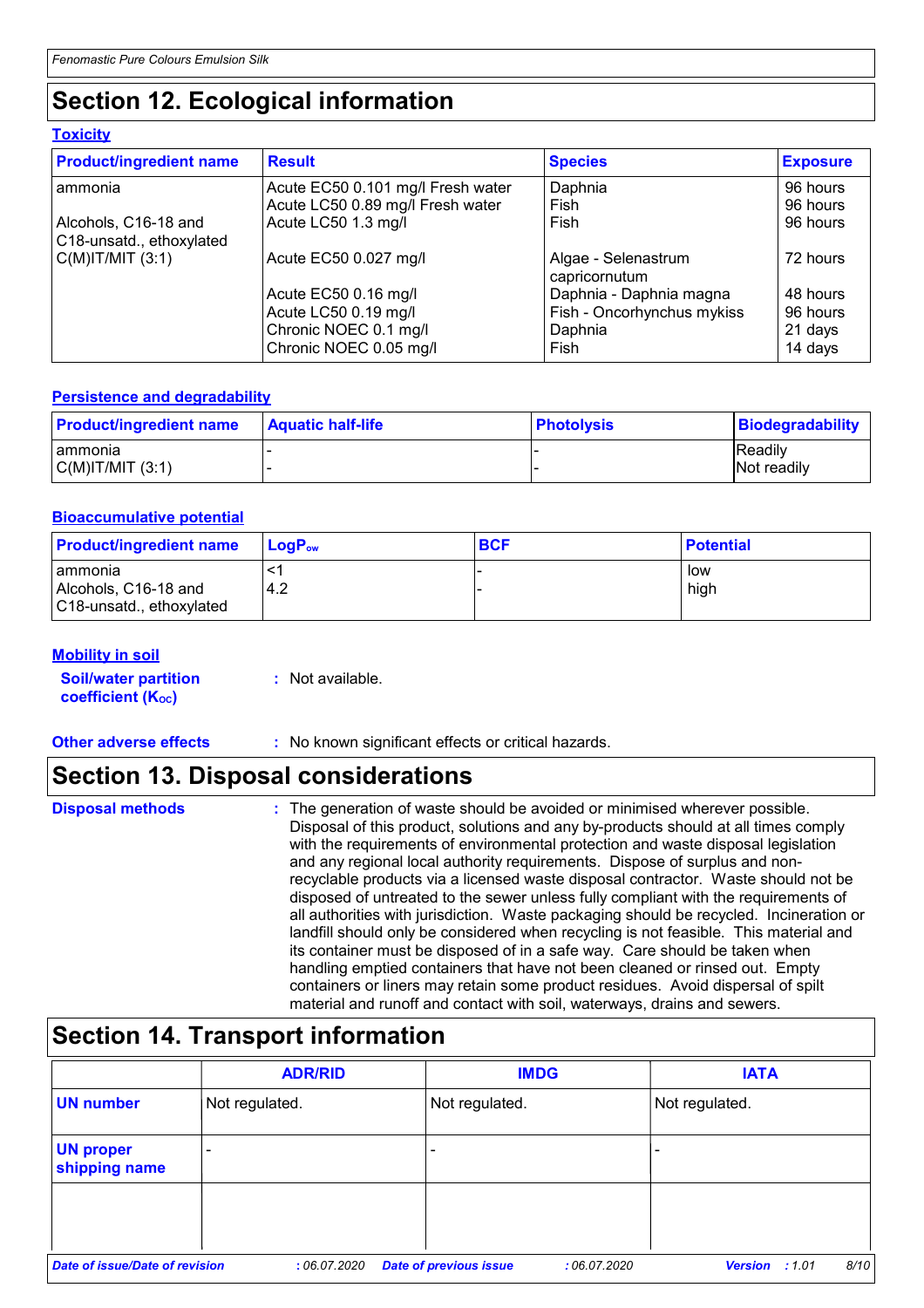## **Section 14. Transport information**

| <b>Transport hazard</b><br>class(es) | $\blacksquare$ |     |                          |  |  |  |  |
|--------------------------------------|----------------|-----|--------------------------|--|--|--|--|
| <b>Packing group</b>                 | $\sim$         | -   | $\overline{\phantom{0}}$ |  |  |  |  |
| <b>Environmental</b><br>hazards      | No.            | No. | No.                      |  |  |  |  |
| <b>Additional</b><br>information     |                |     |                          |  |  |  |  |

#### **Special precautions for user Transport within user's premises:** always transport in closed containers that are **:** upright and secure. Ensure that persons transporting the product know what to do in the event of an accident or spillage.

**Transport in bulk according :** Not available. **to Annex II of Marpol and the IBC Code**

## **Section 15. Regulatory information**

**Safety, health and environmental regulations specific for the product**

**:** No known specific national and/or regional regulations applicable to this product (including its ingredients).

#### **International regulations**

**Chemical Weapon Convention List Schedules I, II & III Chemicals** Not listed.

**Montreal Protocol (Annexes A, B, C, E)**

Not listed.

**Stockholm Convention on Persistent Organic Pollutants**

Not listed.

**Rotterdam Convention on Prior Informed Consent (PIC)**

Not listed.

**UNECE Aarhus Protocol on POPs and Heavy Metals**

Not listed.

### **Section 16. Other information**

| <b>History</b>                    |                                                                                                                                                                                                                                                                                                                                                                                                                                                                                                                                                                 |
|-----------------------------------|-----------------------------------------------------------------------------------------------------------------------------------------------------------------------------------------------------------------------------------------------------------------------------------------------------------------------------------------------------------------------------------------------------------------------------------------------------------------------------------------------------------------------------------------------------------------|
| Date of printing                  | : 06.07.2020                                                                                                                                                                                                                                                                                                                                                                                                                                                                                                                                                    |
| Date of issue/Date of<br>revision | : 06.07.2020                                                                                                                                                                                                                                                                                                                                                                                                                                                                                                                                                    |
| Date of previous issue            | : 06.07.2020                                                                                                                                                                                                                                                                                                                                                                                                                                                                                                                                                    |
| <b>Version</b>                    | : 1.01                                                                                                                                                                                                                                                                                                                                                                                                                                                                                                                                                          |
| <b>Key to abbreviations</b>       | $\therefore$ ATE = Acute Toxicity Estimate<br>BCF = Bioconcentration Factor<br>GHS = Globally Harmonized System of Classification and Labelling of Chemicals<br>IATA = International Air Transport Association<br>IBC = Intermediate Bulk Container<br><b>IMDG</b> = International Maritime Dangerous Goods<br>LogPow = logarithm of the octanol/water partition coefficient<br>MARPOL = International Convention for the Prevention of Pollution From Ships,<br>1973 as modified by the Protocol of 1978. ("Marpol" = marine pollution)<br>UN = United Nations |

| Date of issue/Date of revision |  | 06.07.2020 | <b>Version</b> : 1.01 | 9/10 |
|--------------------------------|--|------------|-----------------------|------|
|                                |  |            |                       |      |